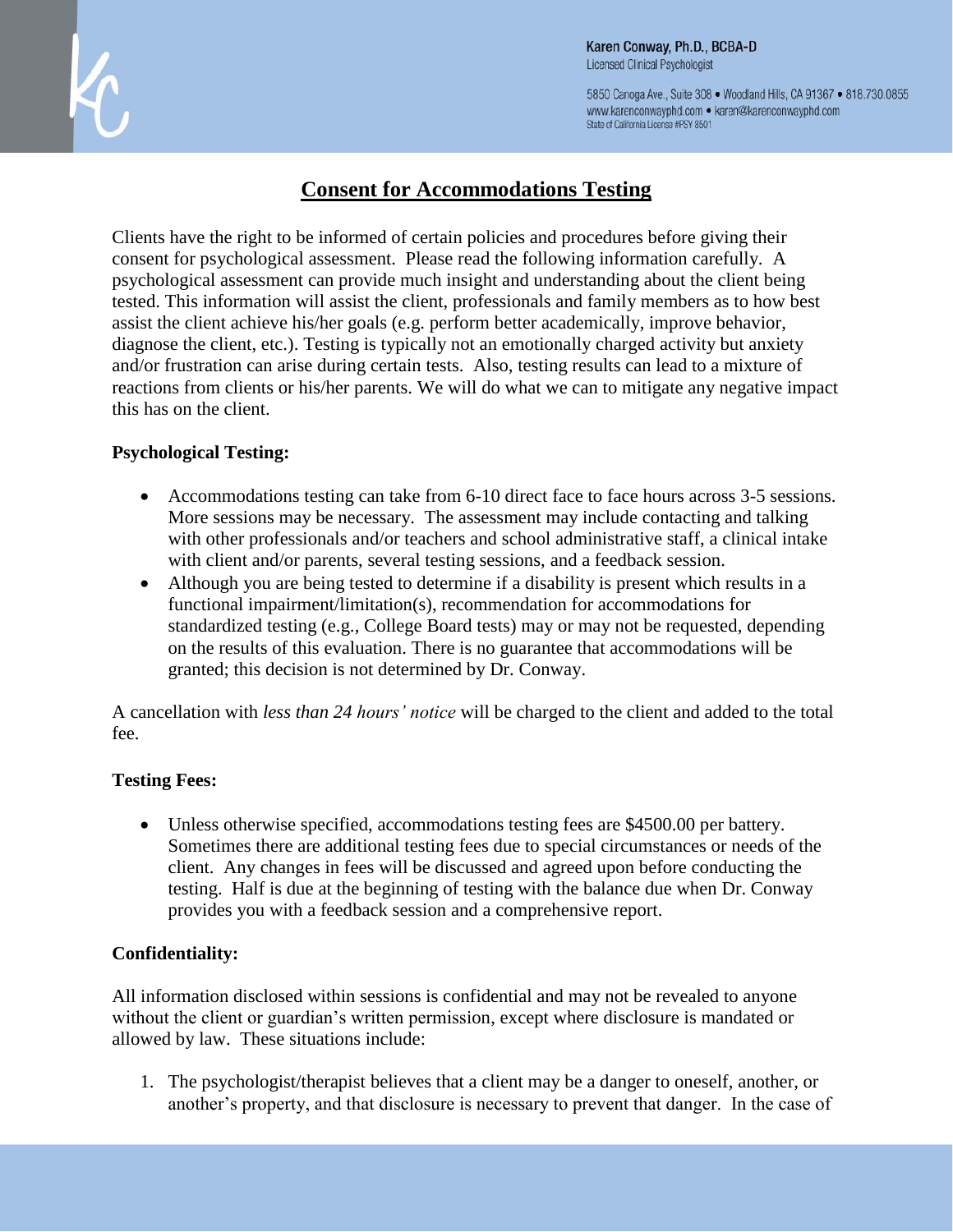

5850 Canoga Ave., Suite 308 . Woodland Hills, CA 91367 . 818.730.0855 www.karenconwayphd.com . karen@karenconwayphd.com State of California License #PSY 8501

danger to another, the psychologist/therapist is required to notify the police and take reasonable steps to warn the intended victim.

- 2. There is reasonable suspicion of actual or potential child abuse (emotional, physical, sexual) or neglect involving the client or other known by the client.
- 3. There is reasonable suspicion of neglect or abuse of a dependent adult or elderly person.
- 4. A client is "gravely disabled" (i.e. is unable to take care of basic needs such as feeding, self-grooming, getting home safely).
- 5. A valid court order (e.g., legal subpoena) is issued for a client's files.

In addition, psychological assistants and/or doctoral interns will sometimes do some of the testing, scoring, and writing of reports. Test- scoring assistant(s) will sometimes have access to test record forms when assisting with test scoring, which will take place under my supervision. Administrative staff will have access to some information for billing and other administrative activities.

### **Clinical Files:**

The law requires that written records of services be maintained to help assure that clients are receiving a consistent quality of care. A confidential file will be maintained to provide a written record of services. All raw test data will be kept for a minimum of 7 years.

### **Contacting Me**

I am often not immediately available by telephone. When I am unavailable, my telephone is answered by voice mail which I check throughout the day. I will make every effort to return your call on the same day you make it with the exception of weekends and holidays. If you are difficult to reach, please leave some times when you will be available. If you cannot reach me, and you feel that you cannot wait for me to return your call, you should call your family physician or 911. If a family member is threatening violence or suicide, you need to call 911. The police are well trained to handle situations ranging from suicidal individuals to out-ofcontrol teens. Additional numbers that may be helpful include: California Youth Crises Line (800) 843-5200, Child Abuse Hotline (800) 540-4000, Domestic Violence Hotline (322) 681- 2626, Elder Abuse Hotline (800) 992-1660 and Suicide Prevention Center (310) 391-1253. If I am unavailable for an extended time, I will provide you with the name of a trusted colleague whom you can contact if necessary.

Your signature below indicates:

- You have read and fully understand all of the policies and procedures described above.
- You understand that violation of any of these policies may result in the termination of services.
- You are voluntarily consenting to and authorizing Karen Conway, Ph.D. BCBA-D. to provide psychological testing services.